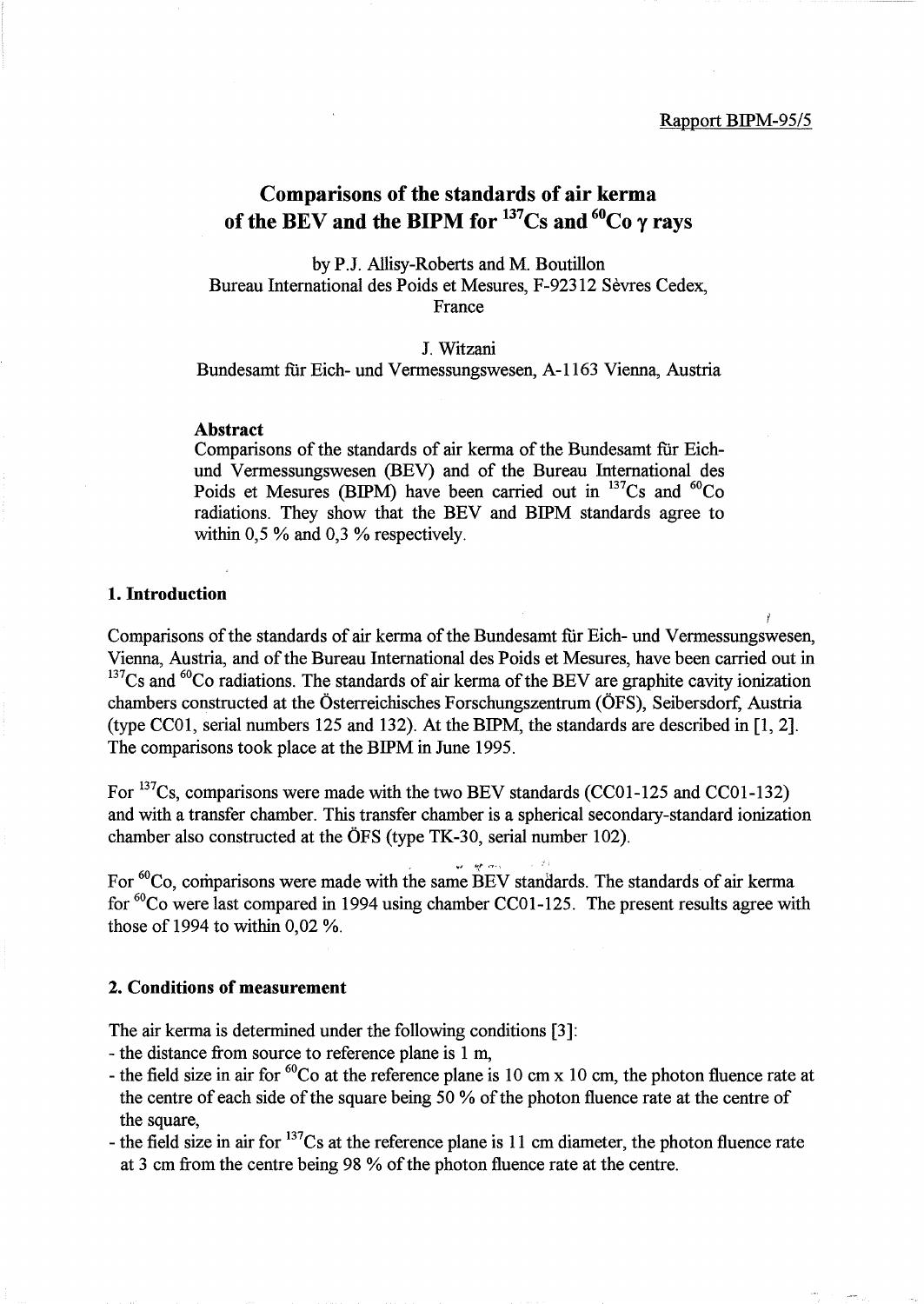### **3. Determination of the air kerma**

The air kerma rate is determined by

$$
\dot{K} = \frac{I}{m} \frac{W}{e} \frac{1}{1 - \overline{g}} \left(\frac{\mu_{\text{en}}}{\rho}\right)_{\text{a,c}} \overline{s}_{\text{c,a}} \prod k_i \qquad , \tag{1}
$$

where

- $I/m$  is the mass ionization current measured by the standard,  $W$  is the average energy spent by an electron of charge e to
- is the average energy spent by an electron of charge *e* to produce an ion pair in dry air,
- $\overline{g}$  is the fraction of energy lost by bremsstrahlung,
- $(\mu_{en}/\rho)_{a,c}$  is the ratio of the mean mass-energy absorption coefficients of air and graphite,

 $\bar{s}_{c,a}$  is the ratio of the mean stopping powers of graphite and air,

 $\prod k$ , is the product of the correction factors to be applied to the standard.

The main characteristics of the BEV primary and secondary standards are given in Table 1. The volumes were determined mechanically at the BEV. Another determination was made at the BEV for the CCOl-125 chamber by filling the cavity with water. The two results are ip good agreement (0,01 %).

|                 |                  | CC01-125                                 | CC01-132                                                        | <b>TK30-102</b>                 |
|-----------------|------------------|------------------------------------------|-----------------------------------------------------------------|---------------------------------|
|                 |                  |                                          | Nominal values / mm                                             |                                 |
| Chamber         | Outer height     | 19                                       | 19                                                              |                                 |
|                 | Outer diameter   | 19                                       | 19                                                              | 44                              |
|                 | Inner height     | 11                                       | 11                                                              |                                 |
|                 | Inner diameter   | $11  \leq$ $\leq$ $\leq$ $\leq$<br>$\mu$ | S 27<br>11                                                      | 38                              |
|                 | Wall thickness   | 4                                        | 4                                                               | 3                               |
| Electrode       | Diameter         | 2,00                                     | 2,00                                                            | 3                               |
|                 | Height           | 8,97                                     | 8,97                                                            |                                 |
| Volume          | Air cavity       | $1,018.7 \text{ cm}^3$                   | $1,0171$ cm <sup>3</sup>                                        | $30 \text{ cm}^3$               |
| Wall            | <b>Materials</b> | ultrapure graphite<br>EK51 Ringsdorf     | high purity<br>moulded graphite<br>grade ATJ (Union<br>Carbide) | polyacetal resin<br>DELRIN R500 |
|                 | Density          | $1,72$ g·cm <sup>-3</sup>                | 1,80 $\text{g}\cdot\text{cm}^{-3}$                              | 1,39 g $\cdot$ cm <sup>-3</sup> |
|                 | Impurity         | $\leq 1.5 \times 10^{-4}$                | $\leq 8.0 \times 10^{-4}$                                       |                                 |
| Insulator       |                  | PTFE (Teflon)                            | PTFE (Teflon)                                                   | PTFE (Teflon)                   |
| Applied voltage |                  | $+250$ V                                 | $+250$ V                                                        | $-300$ V                        |

### **Table 1. Characteristics of the BEV standards of air kerma.**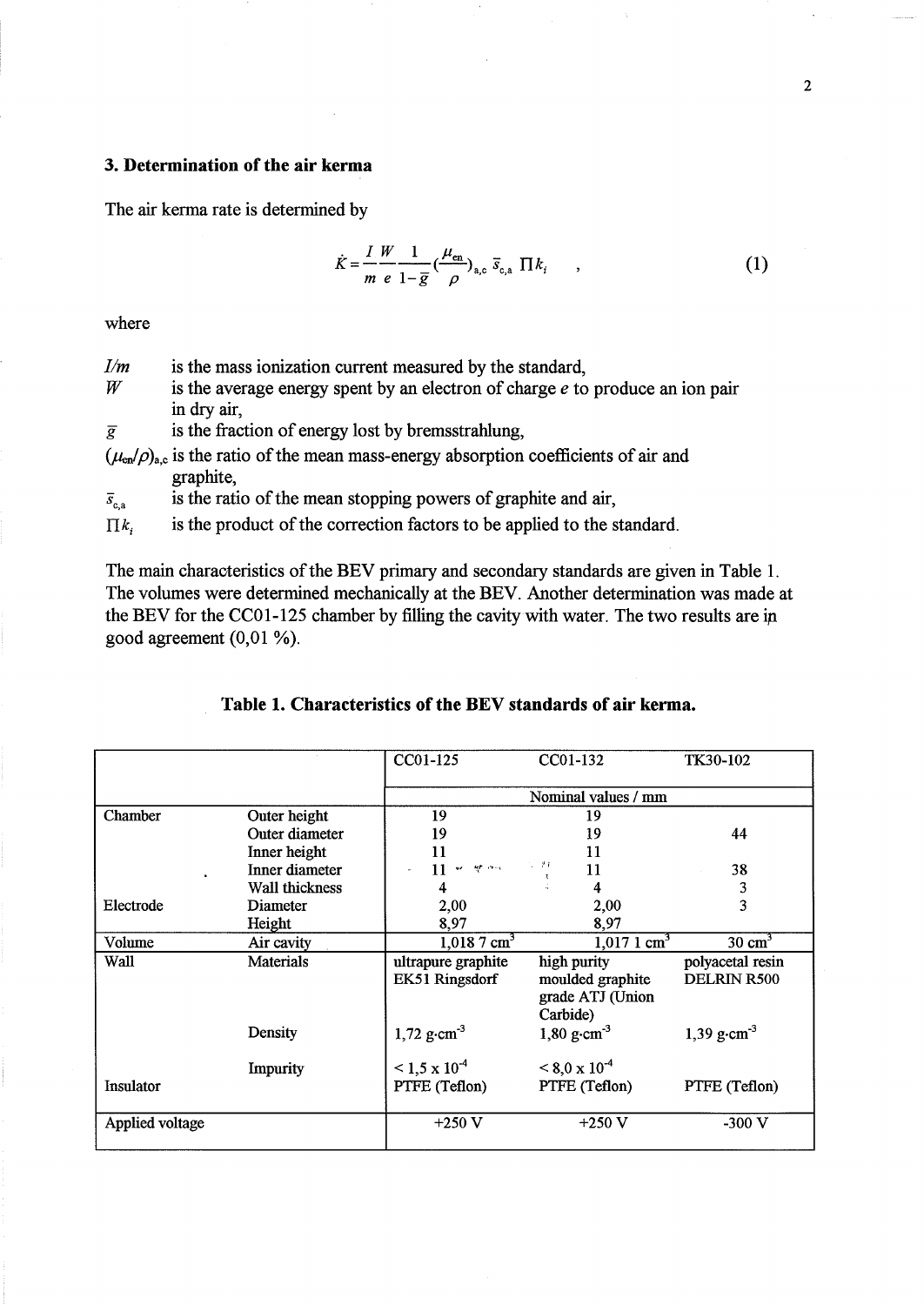### 4. Comparison of the air kerma standards for  $137$ Cs radiation

The correction factors for the BEV standards were determined at the BEY. As a check, some measurements concerning the attenuation and scattering in the chamber wall were made again in the BIPM beam. The results agree with the BEV determination well within the uncertainties, as shown in Table 2. The correction factor  $k_{\text{r,n}}$ , for the radial non-uniformity of the BIPM beam over the section of the BEV standard CCOl, has been estimated from measurements carried out at the BIPM and is  $1,0004$ , while that for the transfer chamber TK30 is  $1,0050$ [2].

| Additional cap<br>thickness / mm |        | o       | 12      | 16      |
|----------------------------------|--------|---------|---------|---------|
| $I/I_0$ (BEV beam)               | 0,9807 | 0,962 5 | 0,945 5 | 0,928 2 |
| $I/I_0$ (BIPM beam)              | 0,9819 | 0,963 4 | 0,9457  | 0,9280  |

### Table 2. Measurements with chamber CCOl-132 to determine attenuation and scatter factors for  $^{137}Cs$ .

The physical constants [4] and the correction factors entering in (1), together with the uncertainties associated with the measurement of  $\dot{k}$ , are given in Table 3 for the BIPM and BEV standards.

The results of the comparison  $R_K = \dot{K}_{\text{BEV}} / \dot{K}_{\text{BPM}}$  are given in Table 4. The values of  $\dot{K}$  refer to an evacuated path length between source and standard at an air temperature of  $0^{\circ}$ C. They are given at the reference date of 1995-01-01, Oh UT (the half life of  $^{137}Cs$  is taken as (11 050  $\pm$ 40) days [5]). The BIPM value is the mean of measurements which were performed over a period of three months before and after the comparison at the BIPM.

Some of the uncertainties which appear in the BIPM and BEV determinations of the air kerma rate (such as air density,  $W/e$ ,  $\mu_{en}/\rho$ ,  $\bar{g}$ ,  $\bar{s}_{ca}$  and  $k_{h}$ ) cancel when evaluating the ratio  $R_K$ . The uncertainty in the position of each chamber is 0;0 k%. The overall uncertainty of  $R_K$  is estimated to be 0,28 %.

The mean ratio of the air kerma rates determined by the BEV and the BIPM standards is 0,9945, which is in fair agreement with the uncertainty of the measurements. The direct and the indirect comparisons for the standard CCO1-132 give the same results, confirming the validity of an indirect calibration in the <sup>137</sup>Cs radiation. This is also an indirect check of the accuracy of the correction used for the non-uniformity of the BIPM beam. Indeed, this correction is quite different for the BEV standard and the transfer chamber (0,04 % and 0,50  $\%$ , respectively). There is a difference of 0,33 % between the results with the two BEV standards. This value is about twice the expected uncertainty (0,18 %). Although the two chambers are of the same design, they are manufactured from graphite with different specifications. No other explanation has been found for the difference between the measurement results.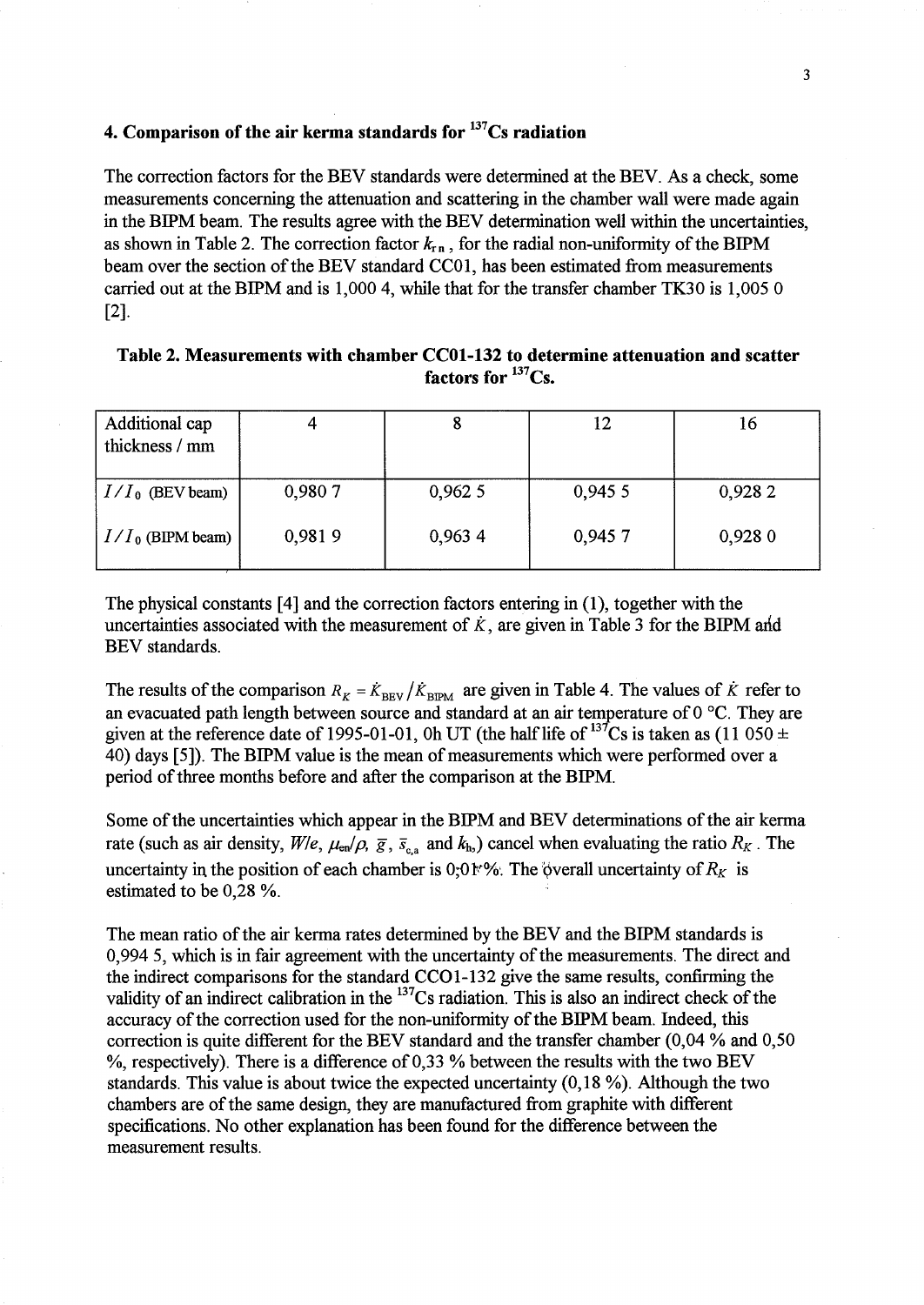### Table 3. Physical constants and correction factors entering in the determination of the air kerma rates,  $\dot{K}_{\text{BIPM}}$  and  $\dot{K}_{\text{BEV}}$ , and their estimated relative uncertainties in the  $BIPM$   $^{137}Cs$  beam.

|                                                          | <b>BIPM</b> | relative  | $\left( 1\right)$ | <b>BEV</b>            |               | relative $(1)$    |
|----------------------------------------------------------|-------------|-----------|-------------------|-----------------------|---------------|-------------------|
|                                                          | values      |           | uncertainty / %   | values <sup>(2)</sup> |               | uncertainty $/$ % |
|                                                          |             | $S_1$     | $u_i$             |                       | $S_{\rm 1}$   | $u_i$             |
| <b>Physical constants</b>                                |             |           |                   |                       |               |                   |
| dry air density / $\text{kg}\cdot\text{m}^{-3}$ $^{(3)}$ | 1,293 0     |           | 0,01              | 1,293 0               |               | 0,01              |
| $(\mu_{\rm en}/\rho)_{\rm a,c}$                          | 0,9990      |           | 0,05              | 0,9990                |               | 0,05              |
| $\bar{s}_{\mathrm{c,a}}$                                 | 1,010 4     |           | 0,30              | 1,010 1               |               | 0,30              |
| W/e                                                      | 33,97       |           | 0,15              | 33,97                 |               | 0,15              |
| $\overline{g}$ fraction of energy lost by                | 0,0012      |           | 0,02              | 0,0012                |               | 0,02              |
| bremsstrahlung                                           |             |           |                   |                       |               |                   |
| <b>Correction factors</b>                                |             |           |                   |                       |               |                   |
| recombination losses<br>$k_{\rm s}$                      | 1,0014      | 0,01      | 0,01              | 1,002 2               | 0,02          | 0,02              |
| humidity<br>$k_{\rm h}$                                  | 0,9970      | $\bullet$ | 0,03              | 0,9970                | $\frac{1}{2}$ | 0,03              |
| $k_{\rm st}$<br>stem scattering                          | 0,9998      | 0,01      |                   | 0,9993                | 0,02          | 0,02              |
| wall attenuation<br>$k_{\rm at}$                         | 1,054 0     | 0,01      | 0,04              |                       |               |                   |
| wall scattering (CC01-125)<br>$k_{\rm sc}$               | 0,953 5     | 0,01      | 0,07              | 1,018 1               | 0,02          | 0,10              |
| wall scattering (CC01-132)<br>$k_{\rm sc}$               |             |           |                   | 1,0197                | 0,02          | 0,10              |
| $k_{\text{CEP}}$ mean origin of                          | 0,9972      |           | 0,01              | 0,999 1               |               | 0,10              |
| electrons                                                |             |           |                   |                       |               |                   |
| axial non-uniformity<br>$k_{\rm an}$                     | 0,9981      |           | 0,07              | 1,000 0               |               | $0,10^{f}$        |
| radial non-uniformity<br>$k_{\rm m}$                     | 1,0070      | 0,01      | 0,03              | 1,000 4               |               | 0,03              |
| Measurement of $I/V\rho$                                 |             |           |                   |                       |               |                   |
| volume $\ / \ \text{cm}^3$<br>CC01-125<br>V              | 6,8344      | 0,01      | 0,10              | 1,0187                |               | 0,12              |
|                                                          | CC01-132    |           |                   | 1,017 1               |               | 0,12              |
| ionization current<br>$\boldsymbol{I}$                   |             | 0,03      | 0,02              |                       | 0,02          | 0,05              |
| $I_{+}/I_{-}$ polarity correction factor                 |             |           |                   |                       | 0,02          |                   |
| <b>Uncertainty</b>                                       |             |           |                   |                       |               |                   |
| quadratic summation                                      |             | 0,04      | 0,37              |                       | 0,04          | 0,41              |
| combined uncertainty                                     |             |           | 0,38              |                       |               | 0,41              |

 $(1)$  Expressed as a standard deviation.

 $s_i$  represents the relative uncertainty estimated by statistical methods, type, $A_1$ ,

 $u_i$  represents the relative uncertainty estimated by other means, type B.

 $^{(2)}$  Values relate to the chambers CC01-125 and CC01-132 where indicated.

(3) At 101 325 Pa and 273,15 K

# Table 4. Results of the BEV-BIPM comparison of standards of air kerma for <sup>137</sup>Cs.

| <b>BEV</b> Standard | $\mathbf{A}_{\rm RFV}$<br>$\mu$ Gy·s <sup>-1</sup> | $A$ <sub>BIPM</sub><br>$\mu$ Gy·s <sup>-1</sup> | $R_{\rm r}$                        |
|---------------------|----------------------------------------------------|-------------------------------------------------|------------------------------------|
| CC01-125            | 21,094                                             | 21,177                                          | $0,996$ 1 ± 0,002 8                |
| CC01-132            | 21,025                                             | 21,177                                          | $0,992$ 8 ± 0,002 8                |
| TK30-102            | 21,031                                             | 21.177                                          | $0,993$ 1 ± 0,002 8 <sup>(2)</sup> |

 $(1)$  Mean value of a series of 30 to 130 measurements.

(2) Result obtained from calibration of the chamber against CC01-132.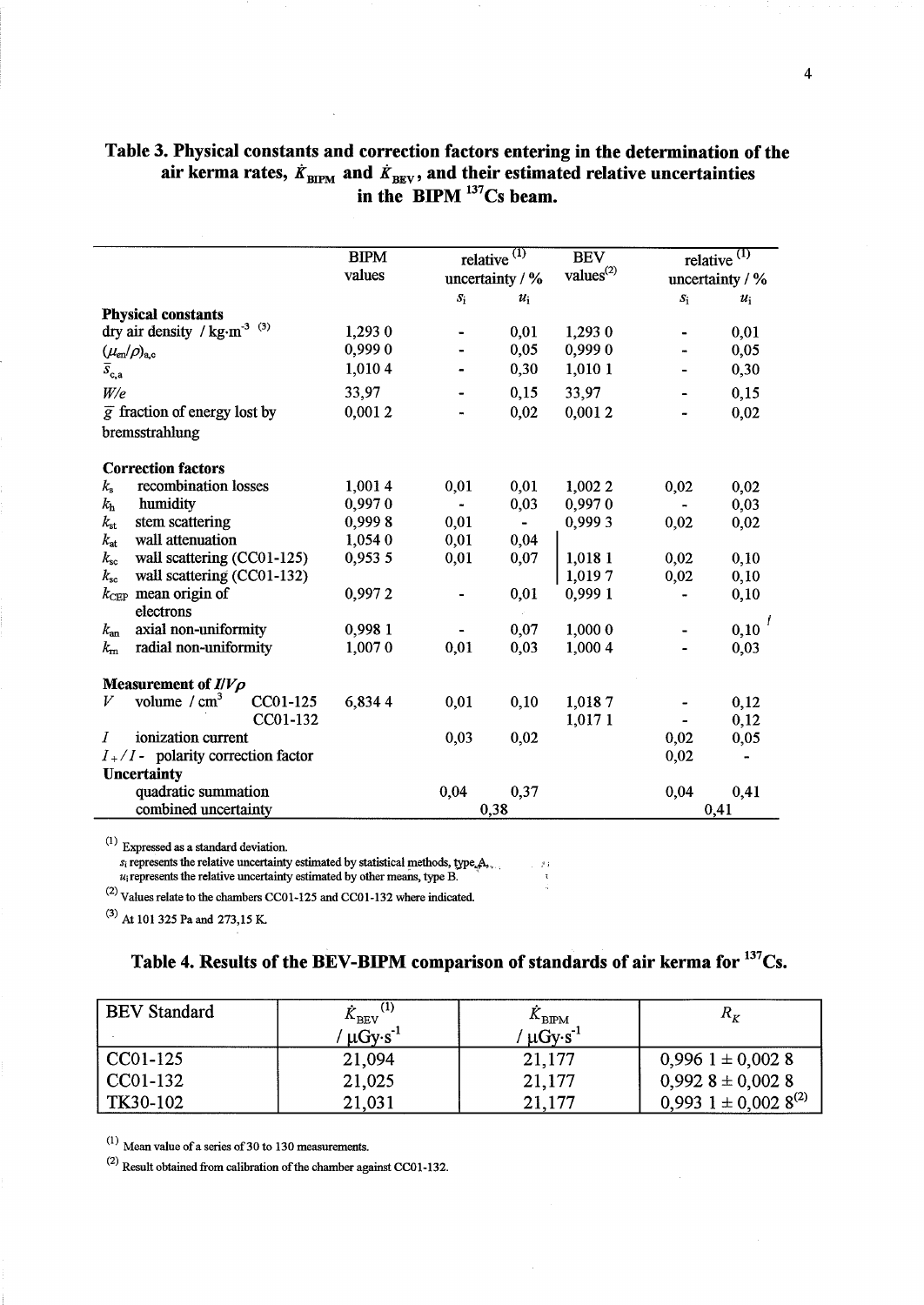### **5. Comparison of the air kerma standards for** 60Co **radiation**

Data concerning the comparison of the BEV CC01 standards with the BIPM standard in the  $60^{\circ}$ Co beam are shown in Table 5. They include the physical constants and the correction factors entering in  $(1)$  together with the uncertainties associated with the determination of  $\dot{K}$  for the cobalt beam [3].

The correction factors for the BEV standard were determined at the BEY. An additional correction factor,  $k_{\text{r,n}}$ , for the radial non-uniformity of the BIPM beam over the section of the BEV standard, has been estimated from [6] its value being 1,000 3.

The result of the comparison  $R_K = \dot{K}_{\text{BEV}} / \dot{K}_{\text{BFM}}$  is given in Table 6. The  $\dot{K}$  values refer to an evacuated path length between source and standard. They are given at the reference date of 1995-01-01, Oh UT (the half life of <sup>60</sup>Co is taken as (1 925,5  $\pm$  0,5) days [5]). The  $K_{\text{BIPM}}$  value is the mean of measurements which were performed over a period of three months before and after the comparison at the BIPM. The mean ratio of the air kerma rates determined by the BEV and the BIPM standards is 1,002 9. The result of 1,003 8 for chamber CC01-125 agrees with the value of 1,004 0 obtained in the 1994 comparison well within the uncertainties [7]. This confirms the reproducibility of the measurements of both the BIPM and the BEV standards.

Some of the uncertainties in  $\dot{K}$  which appear in the BIPM and BEV determinations (such as air density,  $W/e$ ,  $\mu_{en}/\rho$ ,  $\bar{g}$ ,  $\bar{s}_{c,a}$  and  $k_{h}$ ,) cancel when evaluating the uncertainty of  $R_K$ , which is estimated to be 0,25 %. The mean value of  $R_K$  is in agreement with the results of other international comparisons (Figure 1) and in particular with the previous BEV -BIPM comparisons made in 1980 and 1994. This again confirms the stability of the standards.

The results obtained with the two BEV standards are in better agreement when using  $\mathrm{^{60}Co}$ radiation than when using <sup>137</sup>Cs radiation (compare Tables 4 and 6). The value of  $\bar{s}_{c,a}$  used at the BIPM for <sup>60</sup>Co radiation was also used for the two BEV standards. However the value of  $\bar{s}_{\rm c,a}$  used by the BEV for <sup>137</sup>Cs radiation is slightly different from that used by the BIPM.

. :'1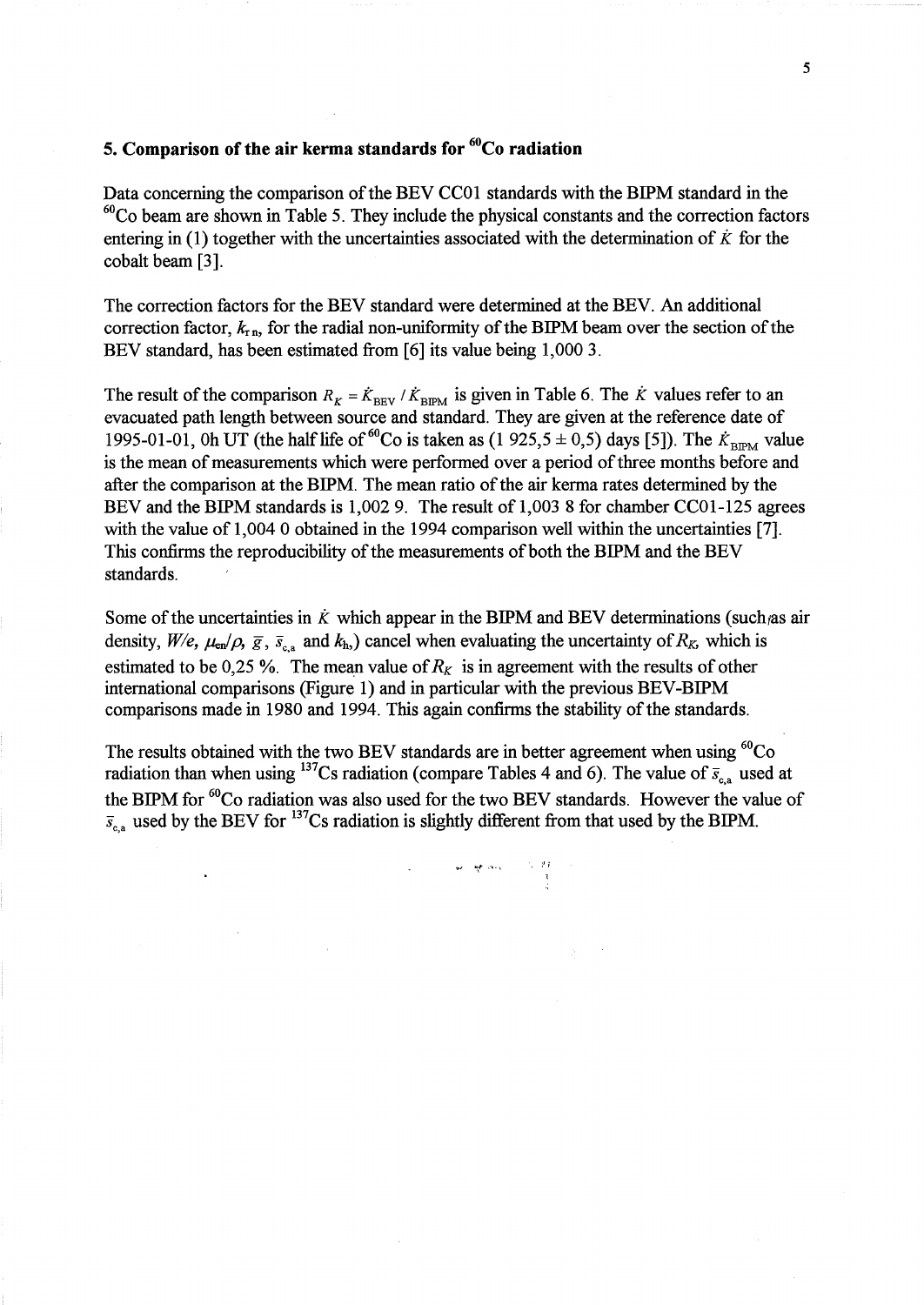### Table 5. Physical constants and correction factors entering in the determination of the air kerma rates,  $\dot{K}_{\text{BIPM}}$  and  $\dot{K}_{\text{BEV}}$ , and their estimated relative uncertainties in the BIPM <sup>60</sup>Co beam.

|                                            | <b>BIPM</b> |                              | relative $(1)$  | <b>BEV</b>            |       | relative <sup><math>(1)</math></sup> |
|--------------------------------------------|-------------|------------------------------|-----------------|-----------------------|-------|--------------------------------------|
|                                            | values      |                              | uncertainty / % | values <sup>(2)</sup> |       | uncertainty / %                      |
|                                            |             | $S_1$                        | $u_i$           |                       | $S_1$ | $u_i$                                |
| <b>Physical constants</b>                  |             |                              |                 |                       |       |                                      |
| (3)<br>dry air density / kg·m <sup>3</sup> | 1,293 0     |                              | 0,01            | 1,293 0               |       | 0,01                                 |
| $(\mu_{\rm en}/\rho)_{\rm a,c}$            | 0,998 5     |                              | 0,05            | 0,998 5               |       | 0,05                                 |
| $\bar{s}_{\mathrm{c,a}}$                   | 1,0010      |                              | 0,30            | 1,0010                |       | 0,30                                 |
| W/e                                        | 33,97       |                              | 0,15            | 33,97                 |       | 0,15                                 |
| $\overline{g}$ fraction of energy lost by  | 0,0032      |                              | 0,02            | 0,0032                |       | 0,02                                 |
| bremsstrahlung                             |             |                              |                 |                       |       |                                      |
| <b>Correction factors</b>                  |             |                              |                 |                       |       |                                      |
| recombination losses<br>$k_{\rm s}$        | 1,0016      | 0,01                         | 0,01            | 1,0027                | 0,02  | 0,01                                 |
| $k_{\rm h}$<br>humidity                    | 0,9970      | $\qquad \qquad \blacksquare$ | 0,03            | 0,9970                |       | 0,03                                 |
| stem scattering<br>$k_{\rm st}$            | 1,000 0     | 0,01                         |                 | 0,999 5               | 0,02  |                                      |
| wall attenuation<br>$k_{\rm at}$           | 1,040 2     | 0,01                         | 0,04            |                       |       |                                      |
| wall scattering (CC01-125)<br>$k_{\rm sc}$ | 0,9716      | 0,01                         | 0,07            | 1,016 0               | 0,02  | 0,10                                 |
| wall scattering (CC01-132)<br>$k_{\rm sc}$ |             |                              |                 | 1,017 1               | 0,02  | 0,10                                 |
| $k_{\text{CEP}}$ mean origin of electrons  | 0,9922      |                              | 0,01            | 0,9968                |       | 0,10                                 |
| axial non-uniformity<br>$k_{\rm an}$       | 0,9964      |                              | 0,07            | 1,000 0               |       | 0,10                                 |
| radial non-uniformity<br>$k_{\rm m}$       | 1.0016      | 0,01                         | 0,02            | 1,000 3               |       | 0,01                                 |
| Measurement of $I/V\rho$                   |             |                              |                 |                       |       |                                      |
| volume $/cm3$<br>CC01-125<br>V             | 6,8116      | 0,01                         | 0,03            | 1,0187                |       | 0,12                                 |
| CC01-132                                   |             |                              |                 | 1,017 1               |       | 0,12                                 |
| ionization current<br>I                    |             | 0,01                         | 0,02            |                       | 0,03  | 0,05                                 |
| $I_{+}/I_{-}$ polarity correction factor   |             |                              |                 |                       | 0,02  |                                      |
| <b>Uncertainty</b>                         |             |                              |                 |                       |       |                                      |
| quadratic summation                        |             | 0,02                         | 0,36            |                       | 0,05  | 0,41                                 |
| combined uncertainty                       |             | 0,36                         |                 |                       | 0,41  |                                      |

 $\mathcal{L}$  Expressed as a standard deviation.

 $s_i$  represents the relative uncertainty estimated by statistical methods, type A,

 $u_i$  represents the relative uncertainty estimated by other means, type B.

(2) Values relate to the chambers CCOI-125 and CCOI-132 where indicated.

(3) At 101 325 Pa and 273,15 K.

# Table 6. Results of the BEV-BIPM comparison of standards of air kerma for <sup>60</sup>Co.

| <b>BEV</b> Standard | $\mathbf{A}_{\rm BEV}$<br>$mgv \cdot s^{-1}$ | $\sum_{\text{BIPM}}^{\text{A-BIPM}}$ | $R_{K}$             |
|---------------------|----------------------------------------------|--------------------------------------|---------------------|
| $CC01-125$          | 6,0300                                       | 6,0074                               | $1,003$ 8 ± 0,002 5 |
| CC01-132            | 6,0193                                       | 6,0074                               | $1,002$ 0 ± 0,002 5 |

 $(1)$  Mean value of 30 measurements.

 $\mathbf{r}$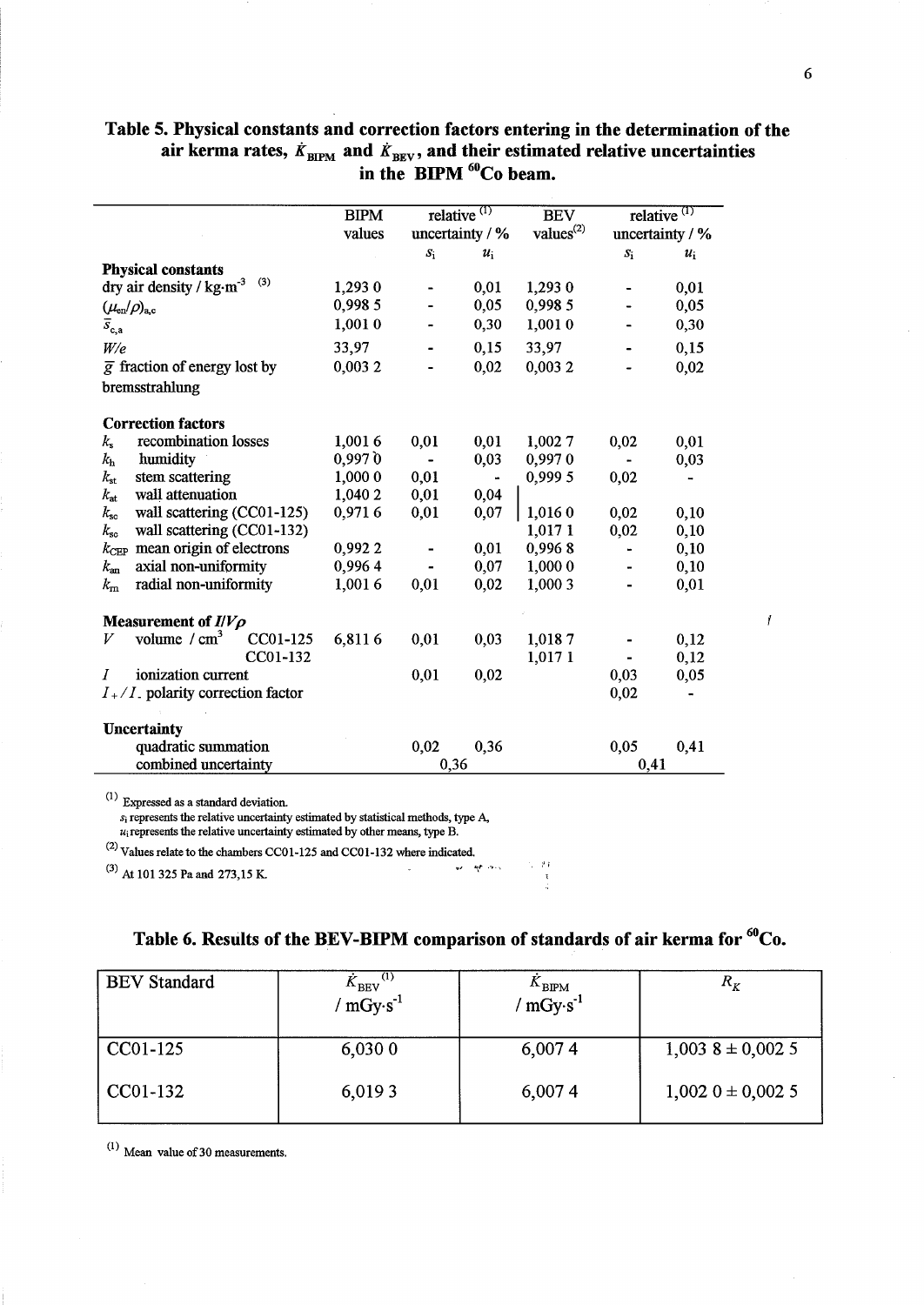#### 6. Conclusion

The same BEV standards were used for comparisons in both  ${}^{60}Co$  and  ${}^{137}Cs$  radiations. Although the results for a given radiation quality are in good agreement (0,3 % for  ${}^{60}Co$  and 0,5 % for <sup>137</sup>Cs), the difference between  $R_K$  (<sup>60</sup>Co) and  $R_K$  (<sup>137</sup>Cs), of the order of 0,8 %, looks quite high when compared with the uncertainties.

The results of other comparisons using  $137Cs$  are shown in Table 7 together with the corresponding result for  ${}^{60}Co$ . To obtain these results the OMH used a standard of the same type as that of the BEV, while the comparison of  $137Cs$  with the NIST was made indirectly using a large spherical chamber.

| Laboratory       | $K_{\text{Lab}}$ / $K_{\text{BIPM}}$ |             |  |
|------------------|--------------------------------------|-------------|--|
|                  | $^{137}Cs$                           | ${}^{60}Co$ |  |
| BEV [7]          | 0,994 5                              | 1,0029      |  |
| $\vert$ OMH [10] | 0,9954                               | 1,0025      |  |
| NIST[11]         | 0,995 1                              | 0,9973      |  |

### Table 7. Comparison of national laboratory results,  $\dot{K}_{\text{Lap}}$  with  $\dot{K}_{\text{BIPM}}$ .

The values obtained for  $K_{\text{Lab}}$  for <sup>60</sup>Co are consistent to within the estimated uncertainties while those for  $^{137}$ Cs have a tendency to be low. This is an indication that some correction factors related to air kerma measurements in a  $^{137}Cs$  beam may need revision. Of particular importance is the determination of the correction due to the attenuation and scattering in the chamber wall. This correction, for the NIST, OMH and BEV standards, may be underestimated, since it is obtained by extrapolation from measurements made with wall thicknesses far in excess of the maximum range of the electrons. As noted by Rogers and Bielajew [12], such an extrapolation can lead to substantial error, possibly as much as  $\tilde{I}$ %.

In addition, the three laboratories listed in Table 7 make no correction for the radial nonuniformity of a  $^{137}Cs$  beam. However, experiments made at the BIPM [2] show that this effect may be much more pronounced in a  $^{137}Cs$  beam than in a  $^{60}Co$  beam.

Thus, although the present results for the comparison with the BEV are quite satisfactory, some improvement could still be made concerning the accuracy of the air-kerma determination in a  $^{137}Cs$  beam.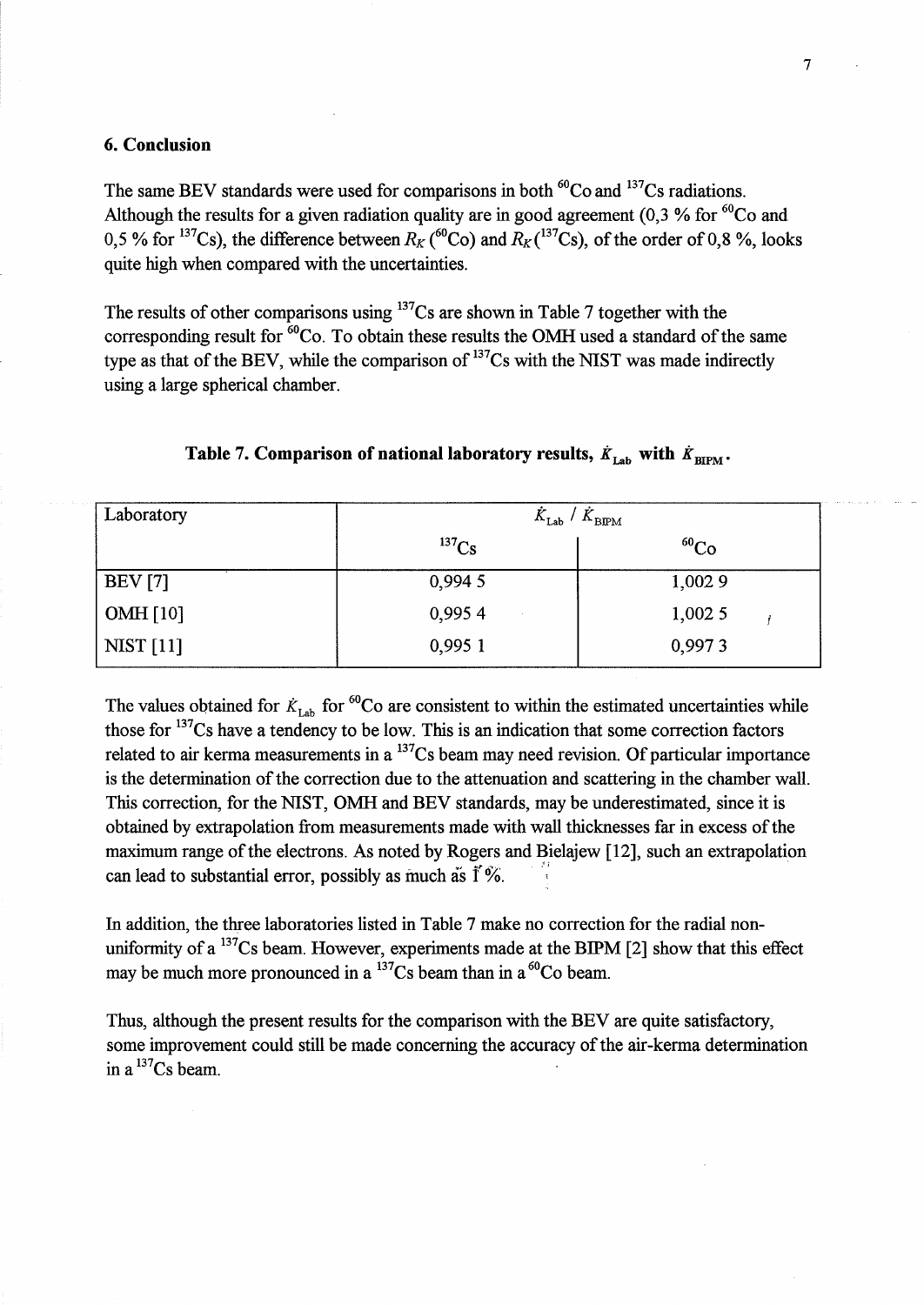#### References

- [1] BOUTILLON M. and NIATEL M.-T., A study of a graphite cavity chamber for absolute measurements of <sup>60</sup>Co gamma rays, *Metrologia*, 1973, 9, 139-146.
- [2] PERROCHE A.-M. and BOUTILLON M., Determination of air kerma for  $^{137}Cs$  gamma rays, *BIPMCom. Cons. EtalonsMes. Ray. Ionisants, Section* (1), 1995-3 (Paris: Offilib).
- [3] BOUTILLON M., Measuring conditions used for the calibration of ionization chambers at the BIPM, *Rapport BIPM-95/x,* 1995, 17 pages (in preparation).
- [4] BIPM, Constantes physiques pour les etalons de me sure de rayonnement, *BIPM Com. Cons. Etalons Mes. Ray. Ionisants, Section (1), 1985, 11, p. R45 (Paris: Offilib).*
- [5] IAEA, X- and gamma-ray standards for detector calibration, *IAEA TECDOC-619,* 1991.
- [6] BOUTILLON M. and PERROCHE A.-M., Radial non-uniformity of the BIPM <sup>60</sup>Co beam, *Rapport BIPM-89/2,* 1989,9 pages.
- [7] PERROCHE A.-M., BOUTILLON M. and LEITNER A., Comparison of the standards of air kerma and absorbed dose to water of the BEV and the BIPM for  ${}^{60}Co$   $\gamma$  rays, *Rapport BIPM-94/7,* 1994,7 pages.
- [8] BOUTILLON M. and PERROCHE A-M., Comparisons and calibrations at the Bureau International des Poids et Mesures in the field ofx and y rays, *International Symposium on measurement assurance in dosimetry,* 1993, IAEA-SM-330/22.
- [9] PERROCHE A-M., BOUTILLON M., DAURES J., DELAUNAY F., LEROY E., OSTROWSKY A and CHAUVENET B., Comparison of the standards of air kerma and absorbed dose of the LPRI and the BIPM for  ${}^{60}Co$   $\gamma$  rays, *Rapport BIPM-94/6*, 1994, 10 pages.
- [10] PERROCHE A.-M., BOUTILLON M. and CSETE I., Comparison of the standards of air kerma of the OMH and the BIPM for  $^{137}Cs$  and  $^{60}Co$  y tays, *Rapport BIPM-94/13*, 1994, 10 pages.
- [11] LAMPERTI P:J., International comparison of x-ray and gamma-ray standards, *BIPM Com. Cons. Etalons Mes. Ray. Ionisants, Section (1), 1995-14 (Paris: Offilib).*
- [12] ROGERS D.W.O. and BIELAJEW A.F., Wall attenuation and scatter corrections for ionchambers: measurements versus calculations, *Phys. Med BioI.,* 1990,35, 1065-1078.
- [13] PERROCHE A-M. and BOUTILLON M., Comparisons and calibrations at the BIPM (1993- 1995), *BIPMCom. Cons. EtalonsMes. Ray. Ionisants, Section* (1), 1995-2 (paris: Offilib).

August 1995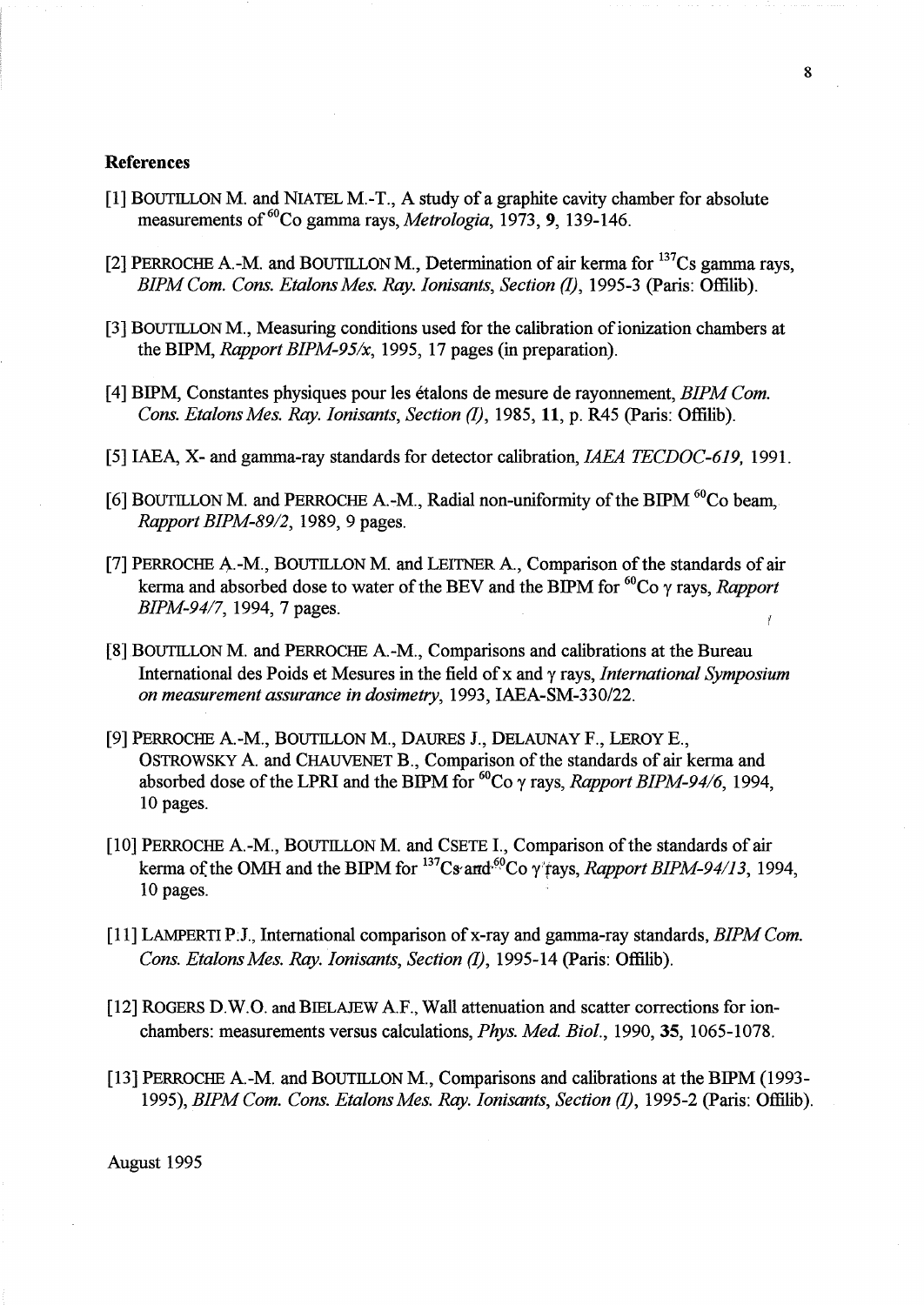



 $\bullet$  Direct comparisons

O Indirect comparisons



 $\bullet$